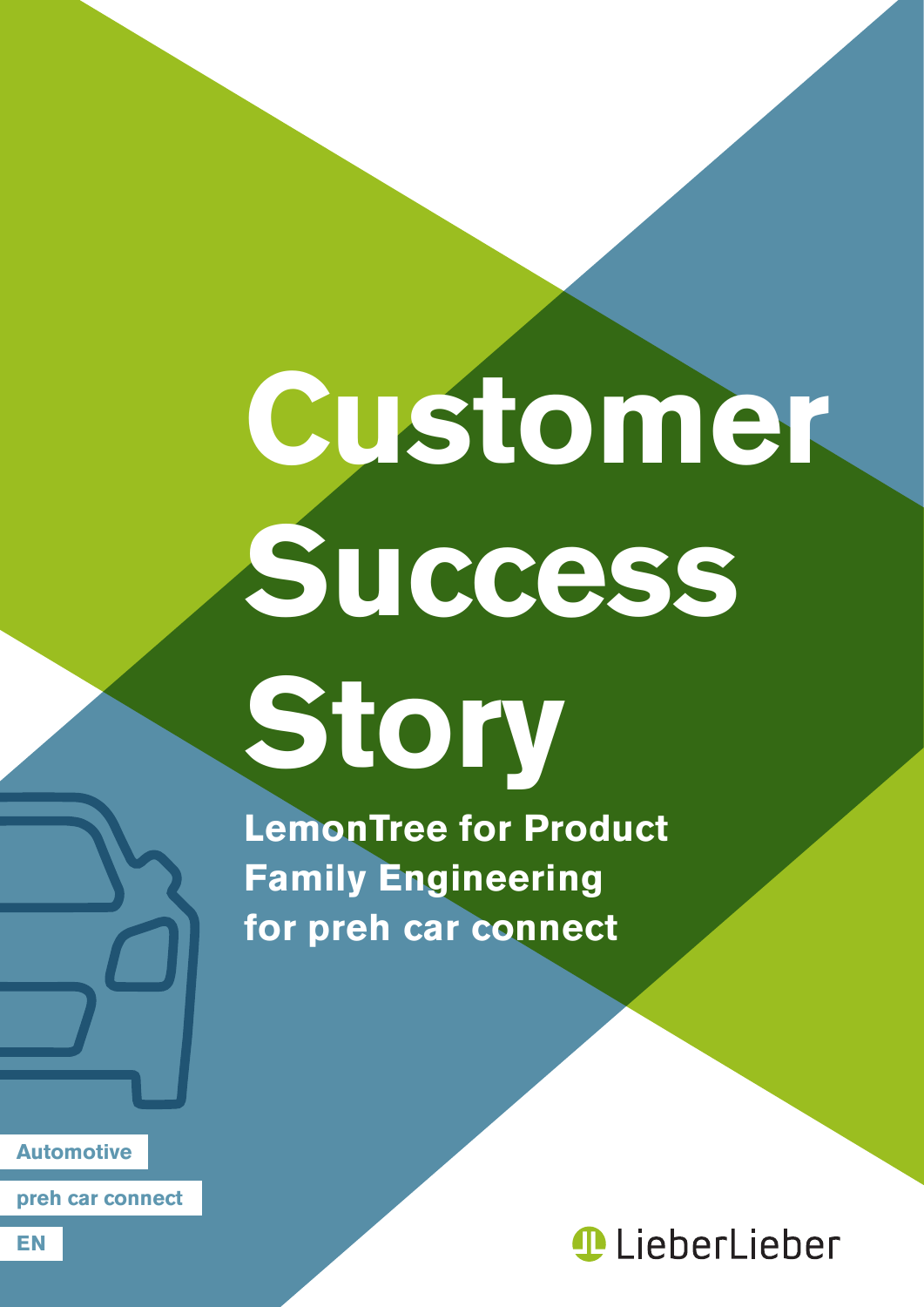## LieberLieber Software: LemonTree for Product Family Engineering

The rapidly-growing automotive supplier Preh Car Connect GmbH is re-establishing its software development on the Product Family Engineering methodology. Preh engineers, already longtime Enterprise Architect users, were recently introduced to LemonTree from LieberLieber. The new concept was unveiled in a joint presentation and is nothing short of ambitious.

**Vienna/Dresden** – Product Family Engineering (PFE) helps companies more easily reuse or issue new versions of software they have already created. The resulting variants differ in their functional scope, but the basic components of the software are used again and again. Computer scientist Tim Michaelis, software architect at Preh Car Connect: "As our company continues to see strong growth and the implementation of numerous series projects, we can effectively use components of our own software again and again. So far, however, this has only been possible through the laborious manual copying of software architecture models. Together with LieberLieber, we are now working on a project that will automate such processes. Lemon-Tree is an important building block for us in order to be able to implement these development steps faster and more easily." At Preh Car Connect, a total of approx. 1,200 employees work at eight locations worldwide. The headquarters and central development site of the company is located in Dresden. For more than 20 years, the company has been developing and producing high-quality infotainment systems for well-known OEMs such as the Volkswagen Group.



Computer scientist Tim Michaelis software architect at Preh Car Connect

As our company continues to see strong growth and the implementation of numerous series projects, we can effectively use components of our own software again and again. So far, however, this has only been possible through the laborious manual copying of software architecture models. Together with LieberLieber, we are now working on a project that will automate such processes. LemonTree is an important building block for us in order to be able to implement these development steps faster and more easily.



All images (except Roman Bretz): Preh Car Connect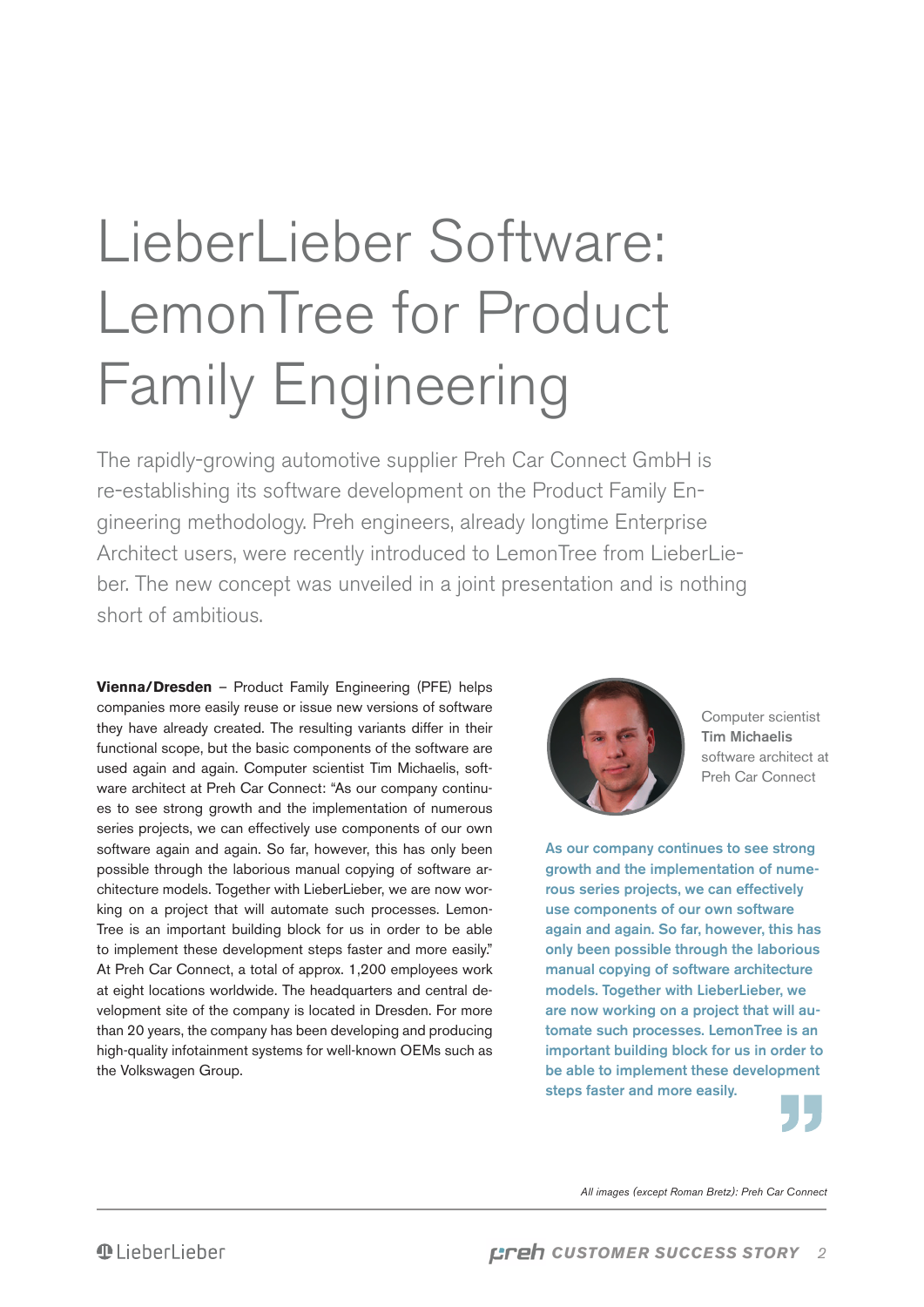

**Presentation at TdSE 2017** – LieberLieber CTO Roman Bretz and Tim Michaelis presented the new concept at the "Tag des Systems Engineering 2017" conference (TdSE 2017, engl.: "Systems Engineering Day 2017"), held from November 8-10 in Paderborn, Germany. The presentation, entitled "Model Versioning in Product Family Engineering with Enterprise Architect and LemonTree," highlighted how cost and innovation pressures are the key drivers for the changeover to a PFE approach. Roman Bretz: "At the TdSE 2017 conference we introduced our concept for distributed work on various model versions while always keeping the 'basis software platform' consistent. The main idea behind it is the application of already-existing approaches that are well established in the area of source code configuration management." The growing necessity to tighten development cycles requires close cooperation of all customer project and platform development stakeholders. The situation wherein complex products made up of many components are managed by special teams that previously worked on a common model has brought forth completely new challenges at the model level. To establish the so-called "basis software", which forms the core of the individual product lines, as an independent platform and to adapt and expand it into in individual customer projects is not possible within the standard functionality of today's modeling tools.



Roman Bretz CTO at LieberLieber

At the TdSE 2017 conference we introduced our concept for distributed work on various model versions while always keeping the 'basis software platform' consistent. The main idea behind it is the application of already-existing approaches that are well established in the area of source code configuration management.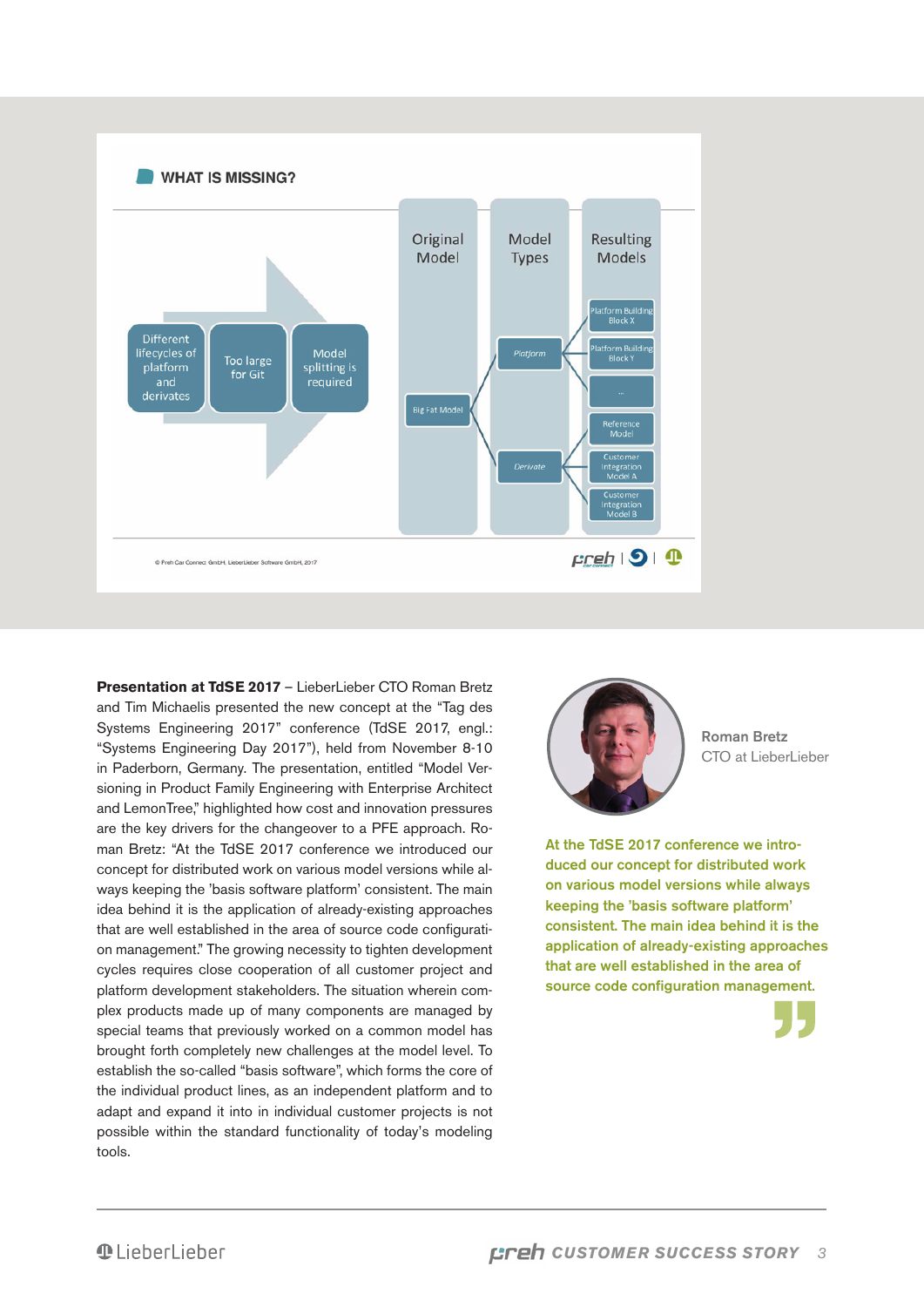**Taking steps toward Product Family Engineering** – A study published in 2017 by the German management consultancy Unity AG (see box) describes various stages of expansion in PFE. Although there is a clear move away from integration to anticipation in software engineering, in a practical sense this reorientation is still in its infancy. Michaelis: "PFE represents a big change to us in the company, to which the support provided by tools such as LemonTree is important. It helps us to more precisely track changes in the project models." The introduction of this new method places Preh squarely among the pioneers in the automotive industry, achieved with the help of LieberLieber experts. Bretz: "We are proud to bring our know-how into this project. It's a perfect fit with our company philosophy, which is to apply only state-of-the-art methods in practical model-based software and systems engineering scenarios." As verified by the aforementioned study (p. 22), in this field there is certainly still enough to do: "In digital transformation, model-based systems engineering is the basis for mastering the complexity of vehicle development. The model-based approach promotes standardization. Distributed development, variant management and cross-domain mechatronic development processes are becoming more effective and efficient."

PFE represents a big change to us in the company, to which the support provided by tools such as LemonTree is important. It helps us to more precisely track changes in the project models.

We are proud to bring our know-how into this project. It's a perfect fit with our company philosophy, which is to apply only state-of-the-art methods in practical model-based software and systems engineering scenarios.



### **Study: Automotive industry in transition**

In its study entitled "The Digitization of Product Creation – The Automotive Industry in Transition," Unity AG sheds light on the digitization of product development in the automotive industry: "To summarize, all these challenges point to two aspects: complex, networked contexts and high rates of change. Both will not be manageable with current development methods. Instead, it is important to establish new and consistent model-based processes on a cross-disciplinary system engineering foundation." (p. 12). In regards to model-based PFE, the article states: "Model-Based Product Family Engineering promises to escape this dilemma. Overriding goals are the control of the variance and the shortening of the time to market. At the same time, improvements in individual components are to be reflected in many different products… In addition, the model-based approach ensures both the consistency of development work and the singularity of the development effort." (p. 23)

Schulze, S.-O./ Steffen, D./ Wibbing, P./ Wigger, T.: OPPORTUNITY: Die Digitalisierung der Produktentstehung – Die Automobilindustrie im Umbruch, UNITY, 2017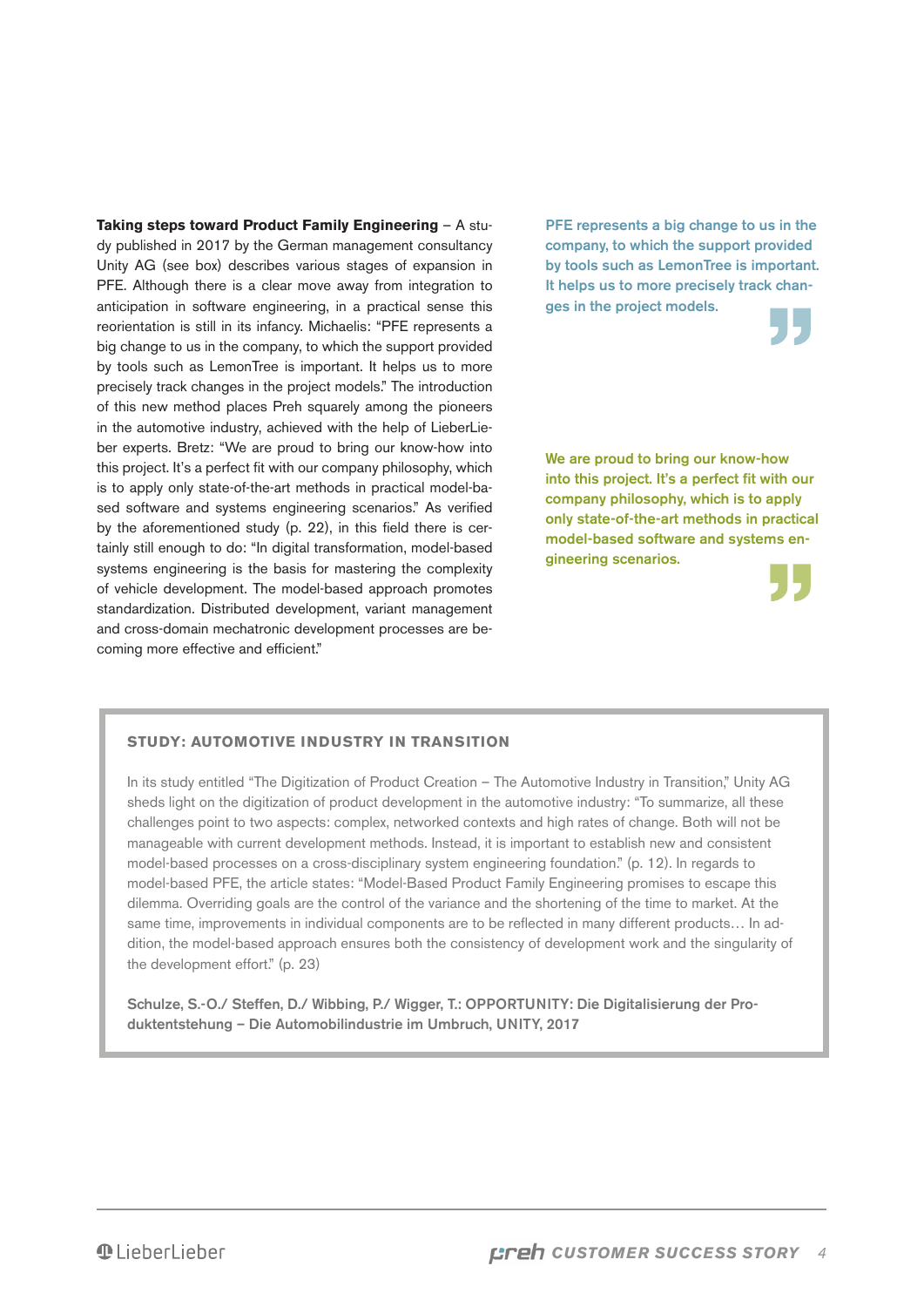

#### **About the Preh Group**

Preh Car Connect Gmbh is a member of the Preh Group. A globally-established automotive industry supplier and automation specialist, the Preh Group has over 6,000 employees with an annual turnover of well over one billion euros. Preh was founded in 1919 in Bad Neustadt an der Saale, Germany, and since 2011 has been part of the Joyson Group. The development and manufacturing capabilities of Preh include, in particular, HMI systems for passenger cars and commercial vehicles, infotainment and connectivity solutions as well as e-mobility control units. Preh represents the Automotive Electronics division within the Joyson Group of Companies based in Ningbo, China, founded in 2004 by Jeff Wang. Joyson is one of the world's 100 largest automotive suppliers.

www.prehcarconnect.com